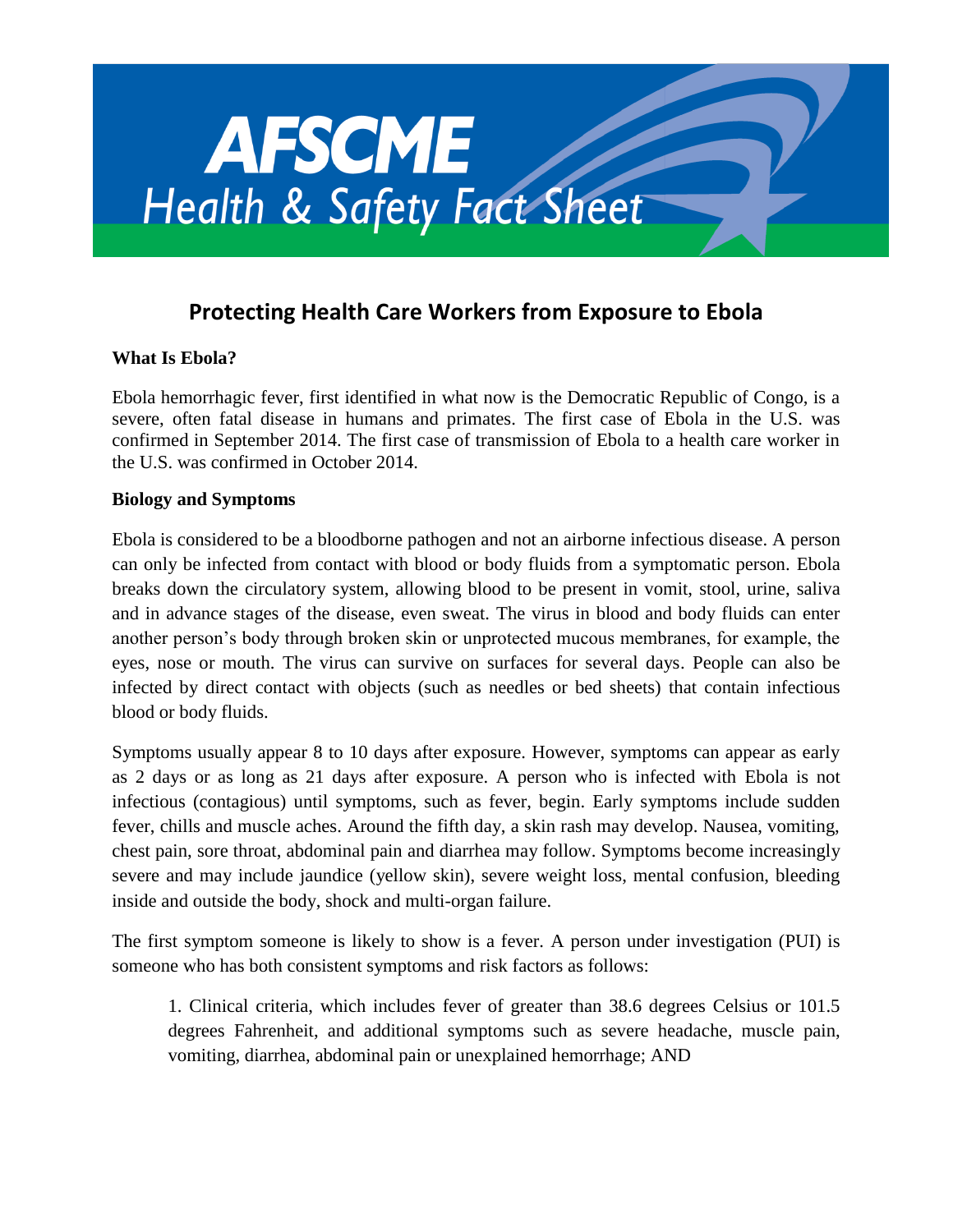2. Risk factors within the past 21 days before the onset of symptoms, such as contact with blood or other body fluids or human remains of a patient known to have or suspected to have Ebola; residence in—or travel to—an area where Ebola transmission is active (Guinea, Liberia, Nigeria, Senegal and Sierra Leone) or direct handling of bats or nonhuman primates from disease-endemic areas.

#### **Who Is at Risk?**

- Residents of central and west Africa.
- Persons traveling from Guinea, Liberia, Nigeria, Senegal and Sierra Leone who may have contact with an infectious person or animal.
- Health care workers including those involved with intake, transport and environmental services that may have contact with an infectious person and/or infectious waste.
- Laboratory personnel who may handle infectious samples.
- Airline flight crews including airline and airport ground crews who may have contact with an infectious person or with infectious surfaces or materials.
- Any other person who has close contact with an infectious person.

### **Preparedness, Protocols and Personal Protective Equipment (PPE)**

Health care facilities must activate their preparedness plans now. The recent announcement by the Centers for Disease Control (CDC) that it will deploy infectious disease response teams to any hospital with a confirmed Ebola case does not relieve health care facilities of this responsibility. This includes assessing and ensuring the availability and quality of personal protective equipment (PPE) and infection control supplies.

If a patient in a U.S. hospital is suspected or known to have Ebola virus disease, health care teams should follow standard, contact and droplet precautions, including the following recommendations:

- Create a clinical care team: It should be led by a senior level experienced clinician that includes at a minimum a hospital infection control specialist, a senior nurse, an infectious disease specialist and critical care consultants.
- Assign a senior staff member to coordinate testing and reporting: This person should be from the clinical care team reporting results from the hospital laboratory, state health department laboratory, CDC and state and local public health departments.
- Isolate the patient: Patients should be isolated in a single patient room (containing a private bathroom) with the door closed.
- Wear appropriate PPE: Health care providers entering the patient's room AT A MINIMUM should wear: gloves, gown (fluid resistant or impermeable), eye protection (goggles or face shield) and respiratory protection. Additional personal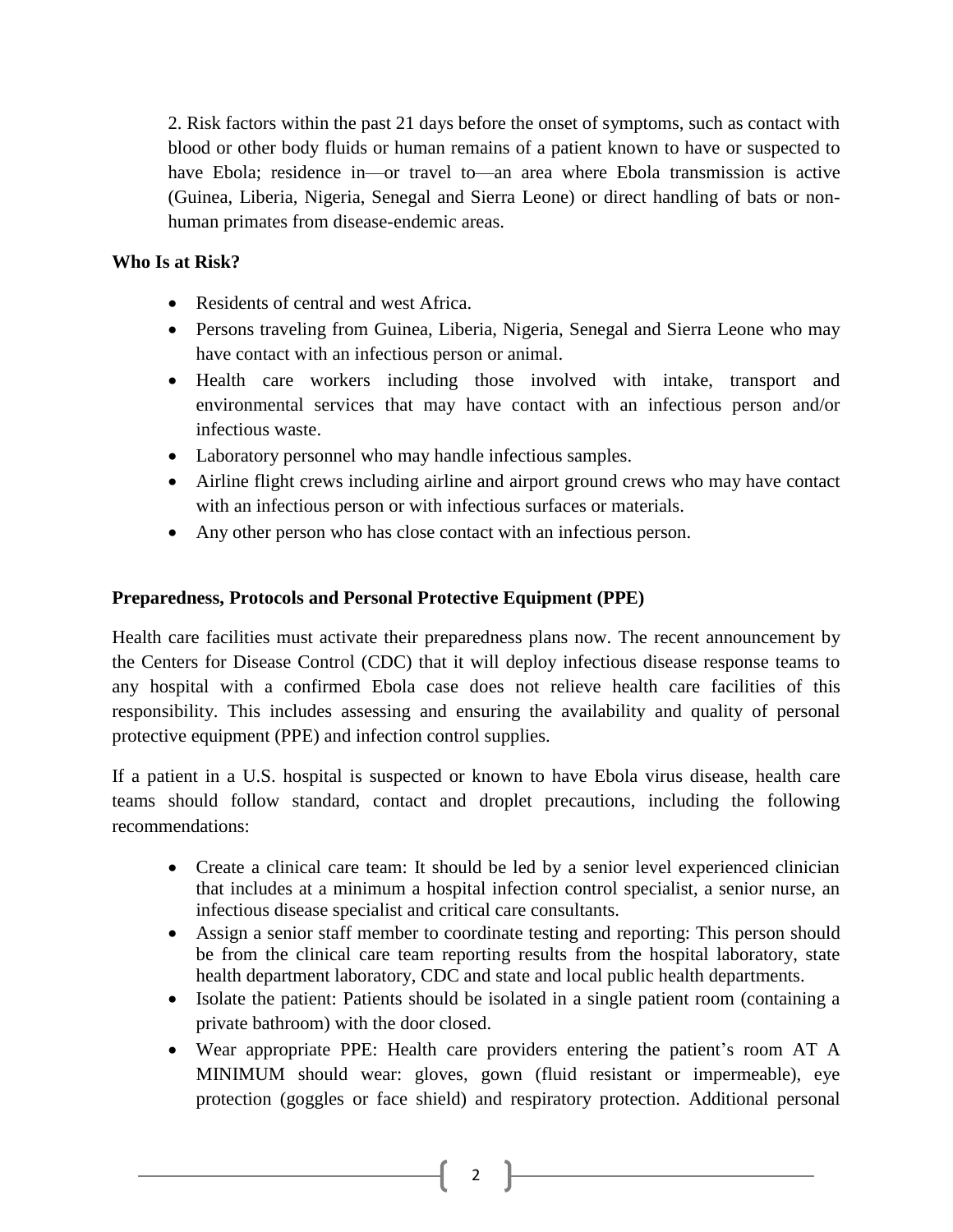protective equipment might be required in certain situations (e.g., copious amounts of blood, other body fluids, vomit or feces present in the environment), including but not limited to double gloving, disposable shoe covers and leg coverings.

- Restrict visitors: Avoid entry of visitors into the patient's room (see CDC's infection control guidance on procedures for monitoring, managing and training of visitors).
- Avoid aerosol-generating procedures: If not possible, PPE should include respiratory protection (N95, a higher filtering face piece respirator or powered air purifying respirator (PAPR)) and the procedure should be performed in an airborne infection isolation room.
- Implement environmental infection control measures: Diligent environmental cleaning and disinfection and safe handling of potentially contaminated materials is of paramount importance, as blood, sweat, vomit, feces, urine and other body secretions represent potentially infectious materials. Use a U.S. Environmental Protection Agency (EPA)-registered hospital disinfectant with a label claim for a nonenveloped virus (e.g., norovirus, rotavirus, adenovirus, poliovirus) to disinfect environmental surfaces in rooms of patients with suspected or confirmed Ebola virus infection.

## **Proper Donning and Doffing of PPE Is KEY**

Removing contaminated PPE properly is a critical part of infection control and worker protection. Putting on and taking off PPE properly takes time and practice. Watching a video is simply not enough. Workers should practice and perform drills before working with an infectious patient. To remove PPE properly, always remember, "Dirty to Dirty, Clean to Clean." Never touch your face, eyes or remove your respirator with dirty gloves or unwashed hands. Gloves and gowns should be turned inside out without touching the contaminated side. Always wash thoroughly after removing PPE.

### **Laws or Standards to Protect Health Care Workers**

Employers are required to protect workers against exposure to bloodborne pathogens such as Ebola. Workers must not be discriminated against for raising legitimate safety concerns.

The OSHA Bloodborne Pathogens Standard (29 CFR 1910.1030) requires an employer to have a written Exposure Control Plan to determine which work tasks might be "reasonably anticipated" to expose employees to infectious or potentially infectious materials. The plan must also describe the measures the employer will take to prevent or reduce exposure. These measures must include annual training of workers and providing appropriate personal protective equipment (PPE) such as impermeable gloves and gowns. Employers must provide access to hand washing facilities, or if not feasible, to antiseptic hand cleaners.

The OSHA Personal Protective Equipment/General Requirements Standard (29 CFR 1910.132) requires the employer to conduct a job hazard assessment to determine whether hazards are